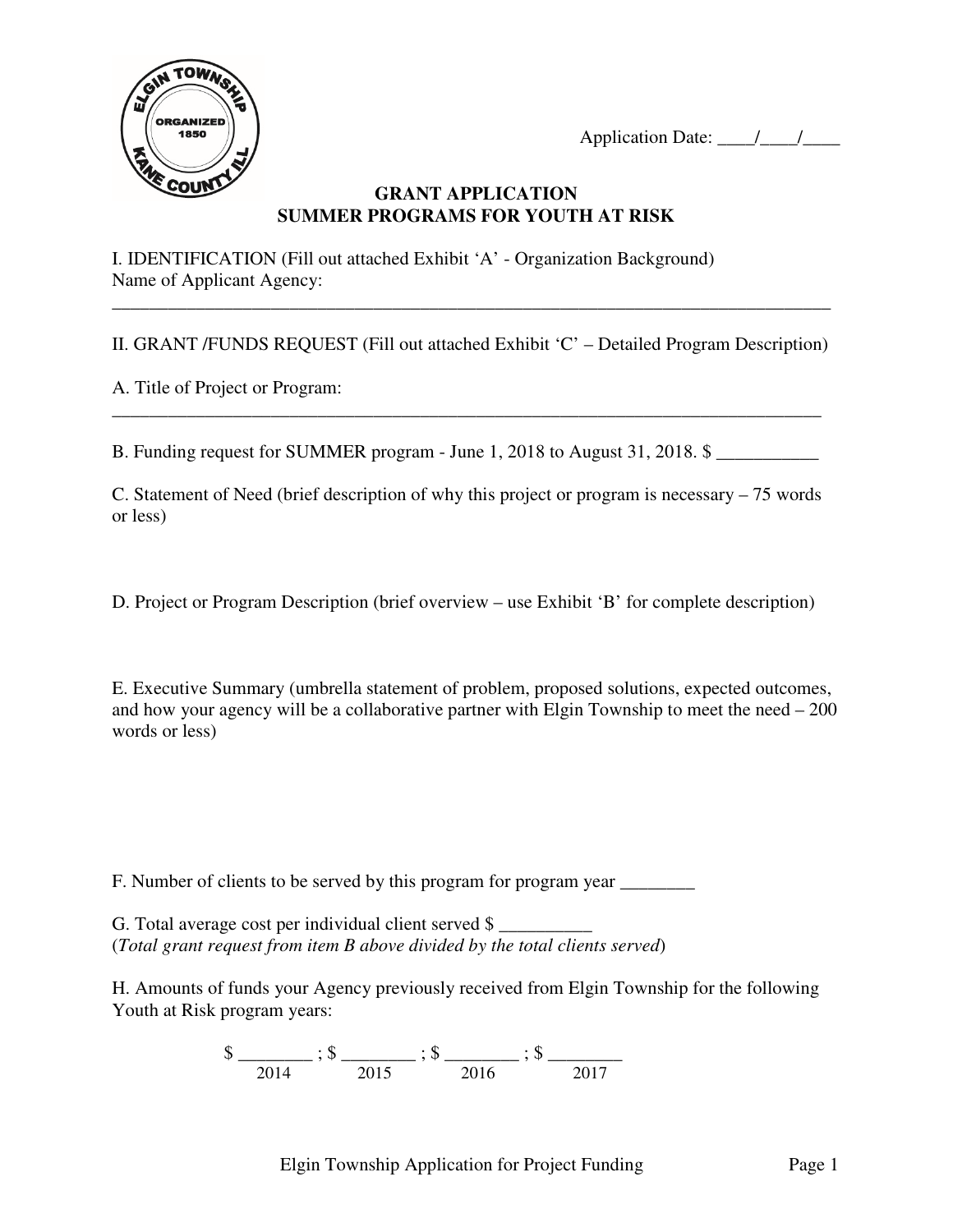### III. SERVICES PROVIDED TO THE CITIZENS OF ELGIN TOWNSHIP.

\_\_\_\_\_\_\_\_\_\_\_\_\_\_\_\_\_\_\_\_\_\_\_\_\_\_\_\_\_\_\_\_\_\_\_\_\_\_\_\_\_\_\_\_\_\_\_\_\_\_\_\_\_ \_\_\_\_\_\_\_\_\_\_\_\_\_\_\_\_\_\_\_\_\_\_\_\_\_\_\_\_\_\_\_\_\_\_\_\_\_\_\_\_\_\_\_\_\_\_\_\_\_\_\_\_\_

\_\_\_\_\_\_\_\_\_\_\_\_\_\_\_\_\_\_\_\_\_\_\_\_\_\_\_\_\_\_\_\_\_\_\_\_\_\_\_\_\_\_\_\_\_\_\_\_\_\_\_\_\_ \_\_\_\_\_\_\_\_\_\_\_\_\_\_\_\_\_\_\_\_\_\_\_\_\_\_\_\_\_\_\_\_\_\_\_\_\_\_\_\_\_\_\_\_\_\_\_\_\_\_\_\_\_

(Elgin Township boundaries are approximately - North to I-90, East to Kane County Line, South to McDonald Road, and West to Coombs Road)

A. List specific programs and / or services provided by your Agency that are available to the citizens of Elgin Township. (Title of Project and/or Services)

B. What percentage of the total services your Agency provides is exclusively to citizens of Elgin Township? \_\_\_\_\_\_\_\_\_. If no services are exclusive to Elgin Township, what percentage of your clientele reside in Elgin Township? \_\_\_\_\_\_\_\_\_\_

C. To your knowledge, are there any other agencies or programs serving Elgin Township, whose activities or services duplicate or could be reasonably construed to duplicate the services you provide?

\_\_\_\_\_\_\_\_\_\_\_\_\_\_\_\_\_\_\_\_\_\_\_\_\_\_\_\_\_\_\_\_\_\_\_\_\_\_\_\_\_\_\_\_\_\_\_\_\_\_\_\_\_\_\_\_\_\_\_\_\_\_\_\_\_\_\_\_\_\_\_\_\_\_\_\_\_\_

\_\_\_\_\_\_\_\_\_\_\_\_\_\_\_\_\_\_\_\_\_\_\_\_\_\_\_\_\_\_\_\_\_\_\_\_\_\_\_\_\_\_\_\_\_\_\_\_\_\_\_\_\_\_\_\_\_\_\_\_\_\_\_\_\_\_\_\_\_\_\_\_\_\_\_\_\_\_

(If yes, give a brief explanation of any differences.)

| provides.                 |                                                                                                                                                                                                                                                                                                                                                                                                                                                                                           |             |                                                                                                                                                                                                                                                                                                                                                                                                                                                   |
|---------------------------|-------------------------------------------------------------------------------------------------------------------------------------------------------------------------------------------------------------------------------------------------------------------------------------------------------------------------------------------------------------------------------------------------------------------------------------------------------------------------------------------|-------------|---------------------------------------------------------------------------------------------------------------------------------------------------------------------------------------------------------------------------------------------------------------------------------------------------------------------------------------------------------------------------------------------------------------------------------------------------|
| United Way                | $\frac{1}{2}$                                                                                                                                                                                                                                                                                                                                                                                                                                                                             |             |                                                                                                                                                                                                                                                                                                                                                                                                                                                   |
| <b>City Government</b>    | $\begin{picture}(20,20) \put(0,0){\line(1,0){10}} \put(15,0){\line(1,0){10}} \put(15,0){\line(1,0){10}} \put(15,0){\line(1,0){10}} \put(15,0){\line(1,0){10}} \put(15,0){\line(1,0){10}} \put(15,0){\line(1,0){10}} \put(15,0){\line(1,0){10}} \put(15,0){\line(1,0){10}} \put(15,0){\line(1,0){10}} \put(15,0){\line(1,0){10}} \put(15,0){\line(1$                                                                                                                                       | $\%$        |                                                                                                                                                                                                                                                                                                                                                                                                                                                   |
| Elgin Township            | $\begin{array}{c} \n \text{S} \quad \text{S} \quad \text{S} \quad \text{S} \quad \text{S} \quad \text{S} \quad \text{S} \quad \text{S} \quad \text{S} \quad \text{S} \quad \text{S} \quad \text{S} \quad \text{S} \quad \text{S} \quad \text{S} \quad \text{S} \quad \text{S} \quad \text{S} \quad \text{S} \quad \text{S} \quad \text{S} \quad \text{S} \quad \text{S} \quad \text{S} \quad \text{S} \quad \text{S} \quad \text{S} \quad \text{S} \quad \text{S} \quad \text{S} \quad \$ |             |                                                                                                                                                                                                                                                                                                                                                                                                                                                   |
| <b>Other Townships</b>    | $\sim$                                                                                                                                                                                                                                                                                                                                                                                                                                                                                    |             |                                                                                                                                                                                                                                                                                                                                                                                                                                                   |
| <b>County Government</b>  | $\sim$                                                                                                                                                                                                                                                                                                                                                                                                                                                                                    | $\%$        |                                                                                                                                                                                                                                                                                                                                                                                                                                                   |
| <b>State Government</b>   | $\frac{\text{S}}{\text{S}}$                                                                                                                                                                                                                                                                                                                                                                                                                                                               |             |                                                                                                                                                                                                                                                                                                                                                                                                                                                   |
| <b>Federal Government</b> | $\sim$                                                                                                                                                                                                                                                                                                                                                                                                                                                                                    |             |                                                                                                                                                                                                                                                                                                                                                                                                                                                   |
| Fundraising               | $\frac{\text{S}}{\text{S}}$                                                                                                                                                                                                                                                                                                                                                                                                                                                               |             |                                                                                                                                                                                                                                                                                                                                                                                                                                                   |
| <b>Client Fees</b>        | $\sim$                                                                                                                                                                                                                                                                                                                                                                                                                                                                                    |             |                                                                                                                                                                                                                                                                                                                                                                                                                                                   |
| Other                     | \$                                                                                                                                                                                                                                                                                                                                                                                                                                                                                        |             |                                                                                                                                                                                                                                                                                                                                                                                                                                                   |
|                           |                                                                                                                                                                                                                                                                                                                                                                                                                                                                                           |             |                                                                                                                                                                                                                                                                                                                                                                                                                                                   |
|                           |                                                                                                                                                                                                                                                                                                                                                                                                                                                                                           | (Signature) |                                                                                                                                                                                                                                                                                                                                                                                                                                                   |
|                           |                                                                                                                                                                                                                                                                                                                                                                                                                                                                                           |             | Date: $\frac{1}{\sqrt{1-\frac{1}{2}} \cdot \frac{1}{2} \cdot \frac{1}{2} \cdot \frac{1}{2} \cdot \frac{1}{2} \cdot \frac{1}{2} \cdot \frac{1}{2} \cdot \frac{1}{2} \cdot \frac{1}{2} \cdot \frac{1}{2} \cdot \frac{1}{2} \cdot \frac{1}{2} \cdot \frac{1}{2} \cdot \frac{1}{2} \cdot \frac{1}{2} \cdot \frac{1}{2} \cdot \frac{1}{2} \cdot \frac{1}{2} \cdot \frac{1}{2} \cdot \frac{1}{2} \cdot \frac{1}{2} \cdot \frac{1}{2} \cdot \frac{1}{2}$ |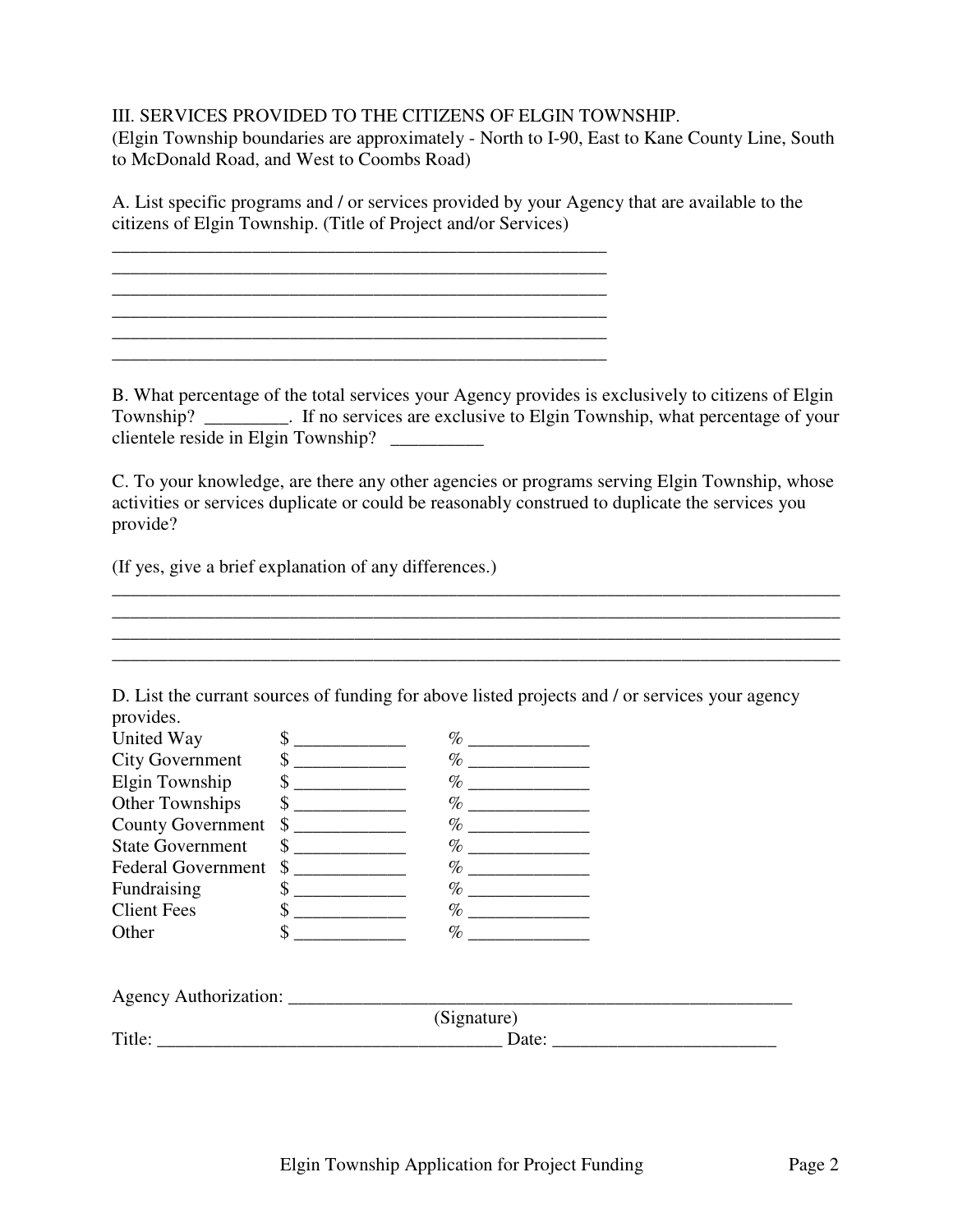### **EXHIBIT 'A' - ORGANIZATION BACKGROUND**

| I. AGENCY INFORMATION                             |                                          |                          |                              |
|---------------------------------------------------|------------------------------------------|--------------------------|------------------------------|
|                                                   |                                          |                          |                              |
|                                                   |                                          |                          |                              |
|                                                   |                                          |                          |                              |
|                                                   |                                          |                          |                              |
|                                                   |                                          |                          |                              |
|                                                   |                                          |                          |                              |
|                                                   |                                          |                          |                              |
| <b>II. COMMUNITY BOARD</b>                        |                                          |                          |                              |
| Date of Board Election                            |                                          |                          |                              |
|                                                   |                                          |                          |                              |
|                                                   |                                          |                          |                              |
|                                                   |                                          |                          |                              |
|                                                   |                                          |                          |                              |
| Board Members (list below the Board of Directors) |                                          |                          |                              |
| Name<br>(include above persons)                   | Home Address<br>(Street/City/ State/Zip) | Occupation<br>(Employer) | Term Expires<br>(Month/Year) |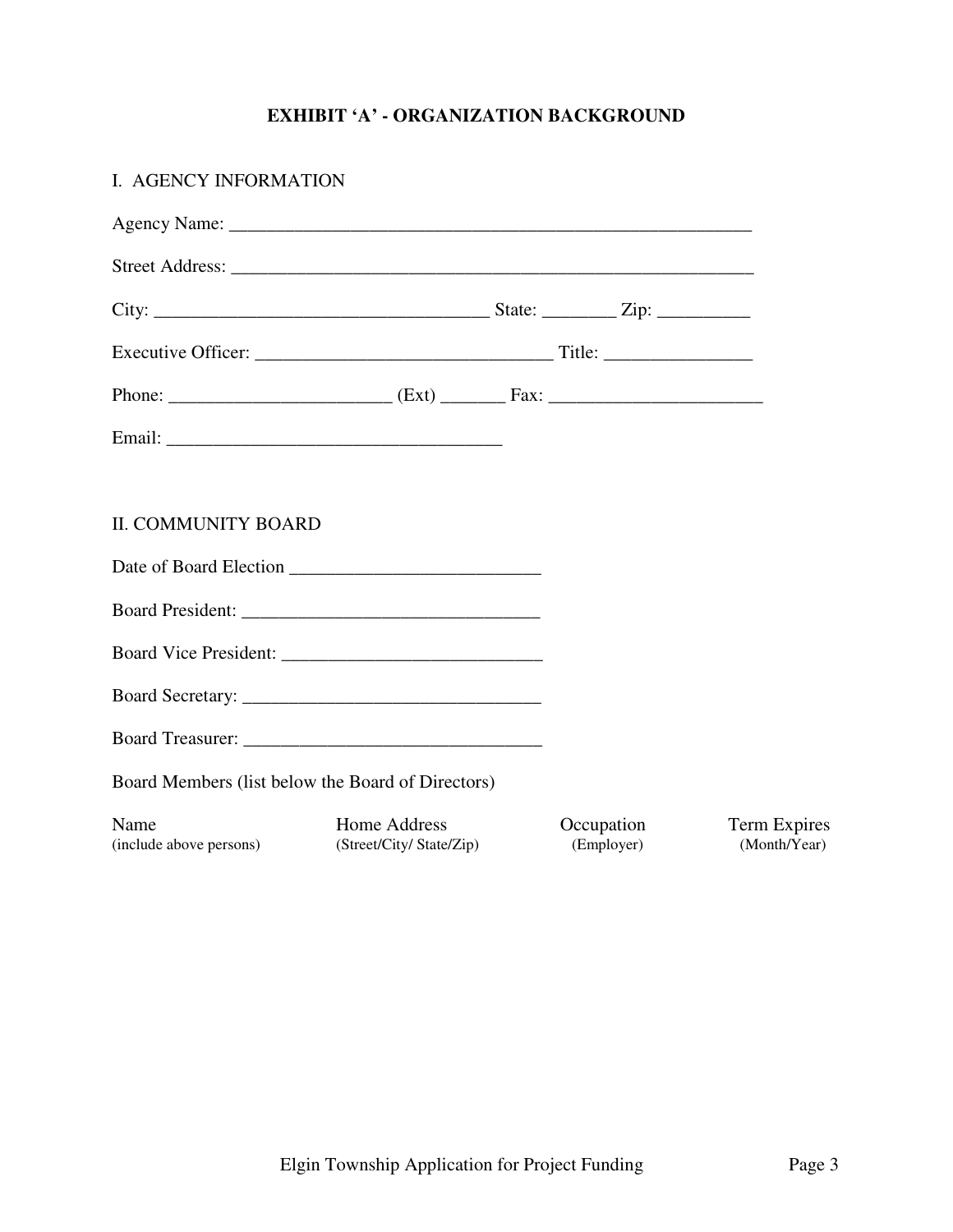### II. AGENCY BUDGET

Please attach a Current Program Budget (EXHIBIT 'C') for Applicant Agency. (Not entire agency budget just the program/project requested budget).

### III. AGENCY RECORDS

Please indicate whether the following documents are available

| Available  | <b>Not</b> |                                                            |
|------------|------------|------------------------------------------------------------|
| On Request | Available  | Document                                                   |
|            |            | Articles of Incorporation and Agency description           |
|            |            | <b>Organizational Chart</b>                                |
|            |            | Licenses and accreditations information                    |
|            |            | Certificate of Insurance                                   |
|            |            | Non-Discrimination statement                               |
|            |            | <b>Job Descriptions</b>                                    |
|            |            | Billing Systems (method of collecting third party payment) |
|            |            | Copy of Fee Schedule                                       |
|            |            | Statement that Agency facility is handicapped accessible   |
|            |            | Inter-Agency agreements                                    |
|            |            | <b>Conflict of Interest Statement</b>                      |
|            |            | Latest Audit Report                                        |
|            |            |                                                            |

#### IV. IRS STATUS

Is your Agency incorporated as a 501 (C) (3) Non-Profit organization? YES / NO If yes, please attach a copy of your IRS tax-exempt Letter of Determination (The letter your Agency received at the time it applied for  $501(C)(3)$  status - NOT the state tax exempt letter for purchases.)

# V. ORGANIZATIONAL GOALS AND OBJECTIVES

What are your Agency's main goals and objectives?

## VI. MISSION STATEMENT

What is your Agency's Mission Statement?

Agency Authorization: \_\_\_\_\_\_\_\_\_\_\_\_\_\_\_\_\_\_\_\_\_\_\_\_\_\_\_\_\_\_\_\_\_\_\_\_\_\_\_\_\_\_\_\_\_\_\_\_\_\_\_\_\_\_ (Signature)

Title: \_\_\_\_\_\_\_\_\_\_\_\_\_\_\_\_\_\_\_\_\_\_\_\_\_\_\_\_\_\_\_\_\_\_\_\_\_ Date: \_\_\_\_\_\_\_\_\_\_\_\_\_\_\_\_\_\_\_\_\_\_\_\_